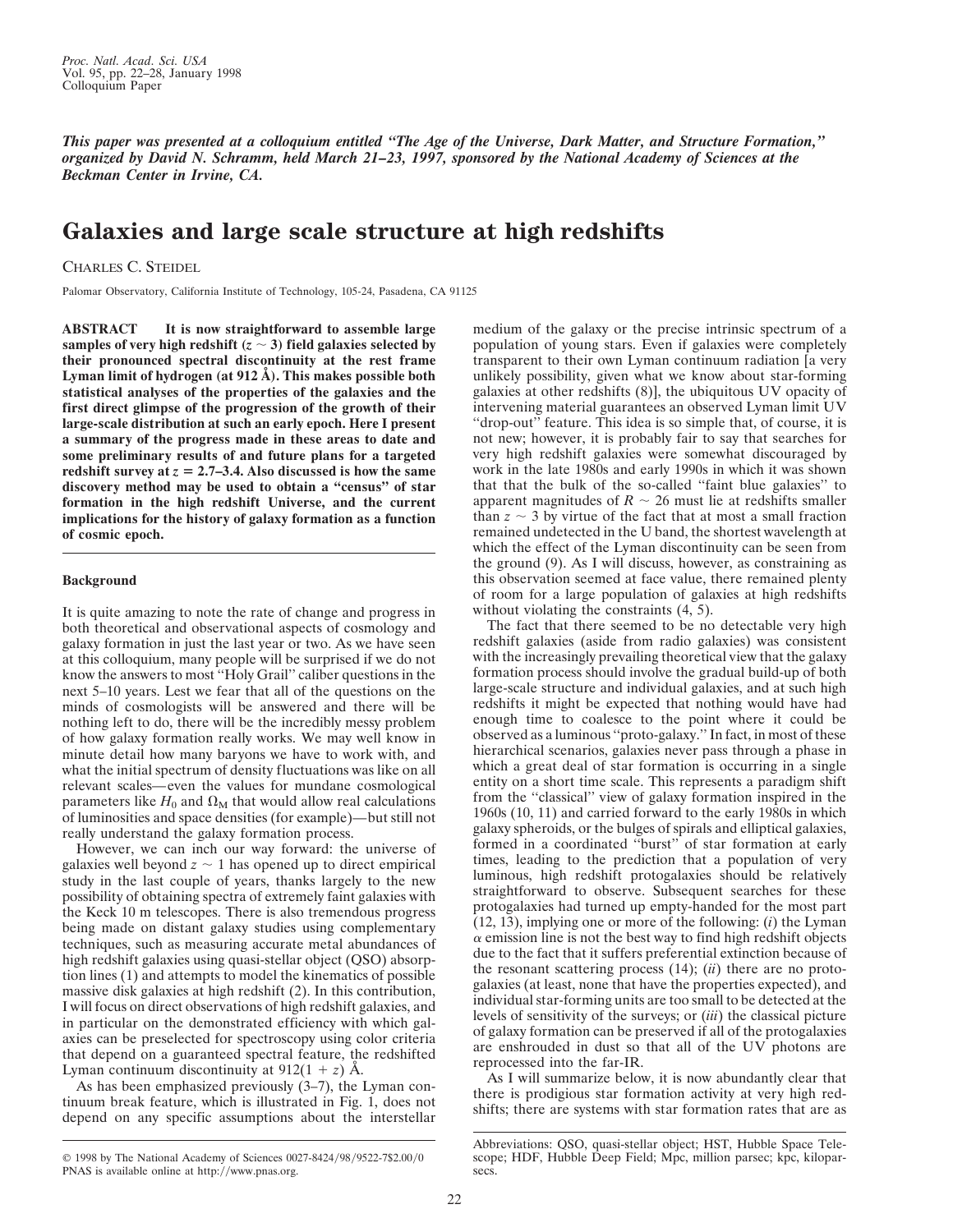

FIG. 1. A plot showing a model star forming galaxy at  $z = 3.15$ , which has been modified to reflect the average opacity of the intergalactic medium, and also a reasonable interstellar medium in the galaxy itself. Superposed are the filter passbands that have been used for isolating such galaxies on the basis of the pronounced discontinuity at the rest frame Lyman limit, which in this model occurs at an observed wavelength of  $\sim$ 3,900 Å.

high or higher than at any other epoch observed to date (many are forming stars rapidly enough to be consistent with the classical picture of galaxy formation). Beyond that, there is a great deal of promise in early attempts to describe the star formation history of the universe since  $z \ge 4$ , but there are a number of caveats that must be heeded before the census is much more than broadly indicative. Finally, it is now entirely feasible to map out the large scale structures delineated by these early galaxies with presently available observational facilities. Initial attempts in these directions will be described below.

## The Picture at  $z \leq 1$

A strong motivation for pushing studies of galaxy evolution beyond  $z \sim 1$  is the relatively coherent picture of the  $z \le 1$ universe that has resulted from a number of recently completed redshift surveys (15–18). Broadly speaking, there are two principle conclusions emerging from the studies, which at first glance may appear contradictory: first, the ''luminosity density,'' particularly at blue and UV rest wavelengths, is a strongly increasing function of redshift from the present time to  $z \sim 1$ ; second, it appears that "big" galaxies, or those that populate the bright end of the luminosity function and would generally fall into the morphological categories of early type spiral, S0, or elliptical, have evolved very little since  $z \sim 1$ . Evidence for these statements appears to be very strong, as redshift surveys selected in many different ways yield the same qualitative results, and the results are also supported by Hubble Space Telescope (HST) morphological studies (19, 20) and by kinematic studies of individual galaxies (21). A simple (qualitative) way of reconciling the two general inferences is that the change in the luminosity density is dominated by relatively small galaxies undergoing enhanced star formation, whereas larger (more massive) systems evolve relatively quiescently. There is some evidence that near  $z \sim 1$  the enhanced star formation activity is beginning to ''migrate'' to more massive systems with increasing redshift (16). In any case, it is fairly clear that the ''formation epoch'' of most massive galaxies must be prior to the epoch corresponding to  $z \sim 1$ . If the ''bottom-up'', hierarchical picture of galaxy formation (often described using catch-phrases like ''gradual merging of subgalactic fragments'') is correct, then apparently most of the activity relevant to the formation of massive galaxies must have occurred at much higher redshifts. It is unclear whether this challenges the prevailing theoretical views of galaxy formation, or not.

#### **Beyond**  $z \sim 1$

Prior to a couple of years ago, QSOs and radio galaxies represented our sole window into the high redshift (postrecombination) universe, with many very successful surveys accumulating an impressive number of objects (22–24). Still, it was not completely clear what these relatively rare, hyperluminous active galactic nuclei (AGN) were telling us about the state of the galaxy formation/evolution process in general, and their surface densities were too low to permit a great deal of information on their clustering properties on small and intermediate scales. There is reason to believe that the formation of luminous AGN and the formation of massive galaxies ought to go hand in hand, but in the end it would be very reassuring to see pure, unadulterated star formation at high redshift (should such a thing exist).

Our own attempts to understand the nature of ''normal'' galaxies beyond  $z \sim 1$  originally grew out of the perspective on the high redshift universe afforded by working in the area of QSO absorption lines. Here, while spectroscopic surveys for field galaxies were still turning up only a few galaxies beyond  $z \sim 0.7$  (circa 1990), metal line QSO absorption systems were known, as were their statistics and some details concerning their chemical and other physical properties, to well beyond  $z \sim$  3. The original motivation for a targeted search for galaxies associated with known QSO absorption systems at  $z > 3$  (3, 4) was that it would be a means of testing whether finding objects using the Lyman discontinuity would be viable, having seen that the Lyman  $\alpha$  emission line searches were producing mostly null results. The reasoning was that, if an object whose redshift was known exactly, with an approximately known position (i.e., near the QSO line of sight), could be found using a specially designed set of broad-band filters optimized for the detection of Lyman continuum breaks near  $z \sim 3$ , then one would simultaneously demonstrate that the technique works, and obtain a believable redshift (or, at least the basis for a plausibility argument) for something that would always remain impossible to confirm directly using conventional spectroscopy. Happily, it turns out that we were being overly pessimistic about the prospects for spectroscopy (7).

It is well known that the nature of the spectra of galaxies is such that there is very little in the way of spectroscopic features to facilitate secure redshifts for  $z \ge 1.3$ , when the [OII]  $\lambda$ 3727 line (or the 4,000-Å break region for earlier type systems) begins to leave the useful spectroscopic window. It is also the case that observing samples of galaxies selected by apparent magnitude, although very useful for some purposes, will end up being a very inefficient means of accumulating large samples of the most distant galaxies, as the median redshift of even the faintest spectroscopic samples is still considerably smaller than  $z \sim 1$  (25). As it has turned out, obtaining spectra of galaxies at higher redshifts, say  $z \ge 2.7$ , is (practically speaking) considerably easier than in the ''spectroscopic no man's land" of the  $z \sim 1-2.5$  regime. The reason is that there are many strong spectral features (including the infamous Lyman  $\alpha$  emission line in many cases, but also including very strong resonance lines in the rest-frame far-UV that are both interstellar and stellar in their origins) that appear in the wavelength range over which optical spectrographs have by far the best sensitivity and the lowest background. Because of this, it turns out to be relatively straightforward (given the Keck telescopes!) to obtain spectra of large samples of galaxies that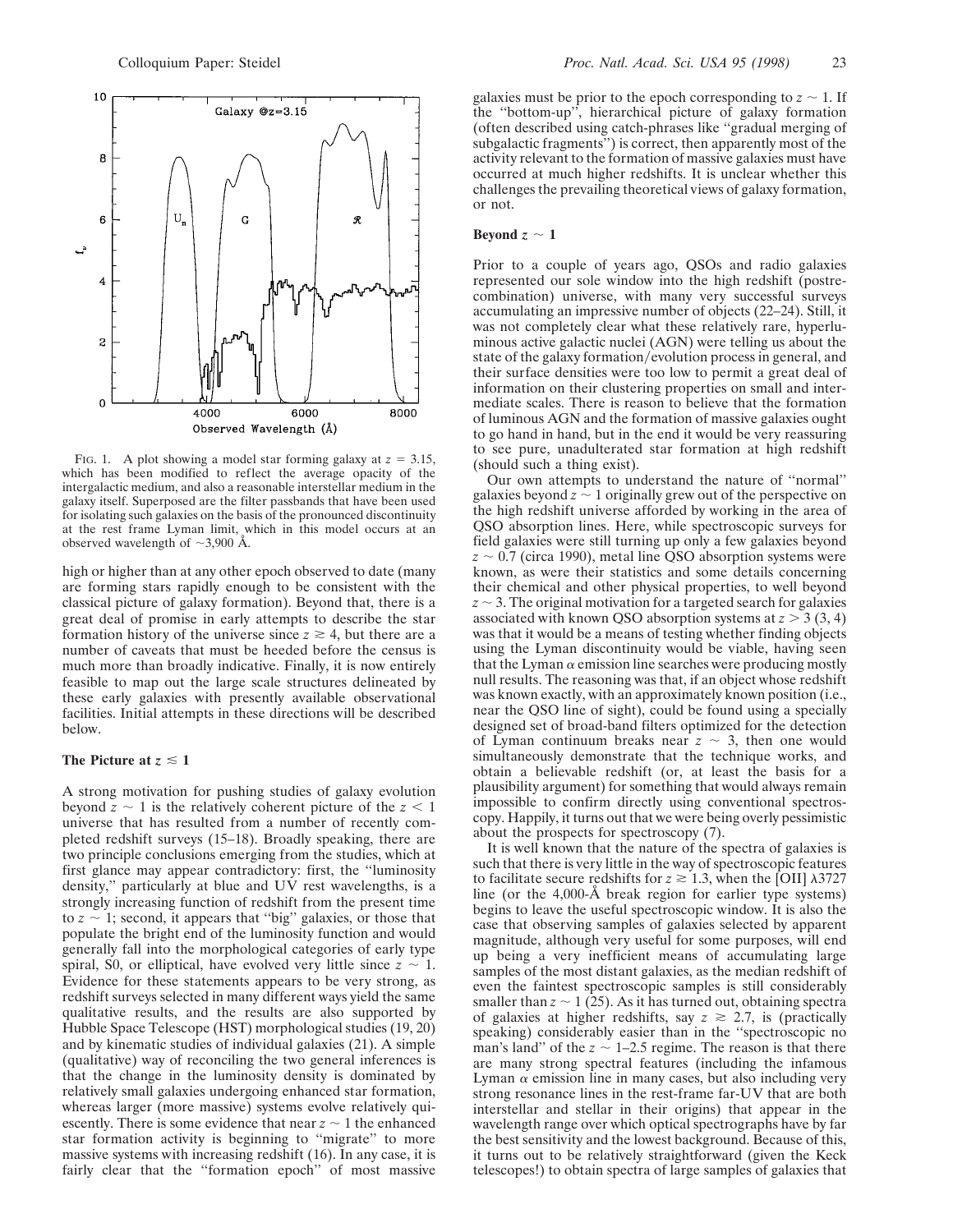are photometrically selected to lie in a particular range of redshift, both to obtain a sample at a particular cosmic epoch with maximum efficiency and as a means of quickly accumulating probes in an essentially preselected volume, for studies of large-scale structure.

The photometric selection technique that we have been using (3–6) for the high redshift galaxies turns out to be extremely efficient, with more than 95% of the objects that are flagged as high redshift candidates resulting in confirmed high redshift galaxies when a successful spectrum is obtained; essentially all of the ''interlopers'' are Galactic K subdwarf stars. The convenient aspect of the  $z \sim 3$  redshift regime is that the characteristic colors of the galaxies are really unlike any of the foreground galaxies, as is illustrated graphically in Fig. 2, with the same diagram for the spectroscopically confirmed galaxies at the time of this writing shown in Fig. 3. This means that there is actually quite a bit that can be done using the photometric candidates alone, without follow-up spectroscopy [see the discussion below on the Hubble Deep Field (HDF) and the star formation history of the Universe]. However, the spectroscopy is an essential component for most studies of large-scale structure, and of course it has taken considerable effort to establish the reliability of the color selection parameters and explore parameter space enough to arrive at the optimum selection criteria. At the time of this writing, we have obtained confirming spectra of more than  $250 z \sim 3$  galaxies selected from our ground-based images, taken from a list of candidates that numbers more than 1,000, in several high latitude fields.

The spectra themselves are very interesting (7, 26, 27), spanning a wide range of properties from objects dominated by a strong Lyman  $\alpha$  emission line, to those with extremely strong Lyman  $\alpha$  seen in absorption. The dominant spectral features,



FIG. 2. The expected loci in the *Un* versus  $G - \Re$  color plane of galixies from redshift zero to 3.6. The points along each curve are at intervals of 0.1 in  $\Delta z$ . Note that at  $z \sim 2.8$  all models begin to ascend the ''plume'' into the region of the diagram that is uncontaminated by any other galaxy at any other redshifts. The dotted and dashed curves outline the regions from which we choose our high redshift galaxy candidates. Note that the only contaminants of the high redshift region are stars, which turn out to be subdwarfs of spectral type K. See reference 5 for more details.





FIG. 3. A color-coded ''realization of the plot in Fig. 2, showing the location of galaxies with spectroscopic redshifts and their locations in the color–color plane. Triangles represent objects that are undetected in the  $U_n$  passband, so that the  $Un - G$  color is a lower limit. Note that in our primary color selection region, there are no galaxies at low redshift, and that in general all galaxies with  $z < 2$  [these are objects whose redshifts have been obtained by Cowie *et al.* (16) in the same fields we have used for the high redshift galaxy searches] are very well separated from the objects at very high redshift.

and the ones which often secure the redshifts, are strong interstellar lines of C II, O I, Si II, Si IV, Al II, and C IV. In the highest quality spectra, it is possible to separate high ionization stellar wind features from the interstellar lines of the same species, and also to identify purely photospheric stellar features that confirm the presence of O and B stars in the composite spectra. We have begun a program of near-IR spectroscopy with the aim being to both study the familiar nebular lines in the rest-frame optical (which can help make independent estimates of reddening and star formation rates) and also to attempt to obtain kinematic line widths that might be used to constrain masses. These are very challenging observations with 4 m class telescopes, but should be quite routine with near-IR spectrographs on 8–10 m telescopes. It has become clear from the few measurements we have made to date that neither the Lyman  $\alpha$  emission lines nor the strong interstellar absorption features have velocities that are coincident with the true systemic velocities of the galaxies—the Lyman  $\alpha$  line is redshifted, and the interstellar lines blueshifted, with respect to systemic. It is clear that the interstellar lines are produced in outflowing material, and the Lyman  $\alpha$ emission is likely severely affected by radiative transfer effects, so that unfortunately the far-UV is unlikely to be ultimately useful for studying the dynamics of these early galaxies (although it is potentially extremely useful for the study of the details of the stellar content of the galaxies, and the dynamical state and physical conditions in the interstellar medium).

The star formation rates in individual galaxies can be estimated directly from the flux density in the UV continuum (7, 28). Without any corrections for far-UV extinction (see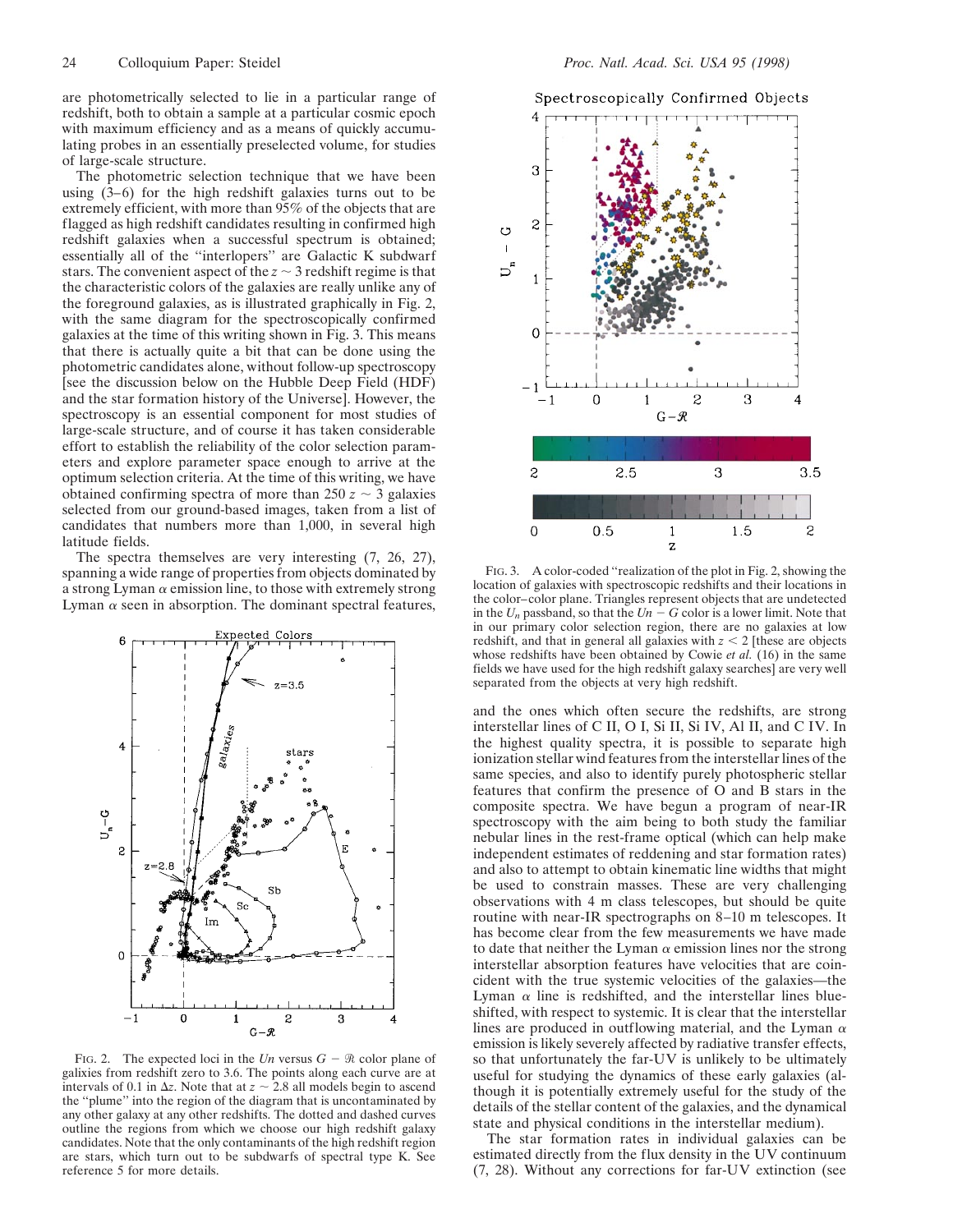below), the star formation rates, assuming a Salpeter initial mass function, are in the range  $6-70$  M<sub> $\odot$ </sub>  $yr^{-1}$  for the currently most-favored cosmology (judging by the other talks at this meeting) of  $H_0 = 65 \text{ km} \cdot \text{s}^{-1} \cdot \text{Mpc}^{-1}$  (Mpc = million parsec) and  $\Omega_M = 0.2$  (for simplicity, we will assume that  $\Omega_{\Lambda} = 0$ throughout). The surface density and inferred space density of high redshift galaxies have been previously discussed (5, 7, 27); although it is difficult to know exactly how to compare objects selected in the far-UV at high redshift with galaxies selected in the optical in relatively local redshift surveys, it is perhaps most fair to compare the distribution of inferred star formation rates in the high redshift galaxies with those seen in a local survey. Fig. 4 is a plot of a composite "star formation luminosity function'' that is formed by combining the results of the ground-based survey (which represents a much larger sample at the high-star formation rate (SFR) end of the distribution) with that culled from color-selected objects in the HDF. The most striking feature of the diagram is that the abundance of very vigorously star forming objects is much higher at  $z \sim 3$ than in the local universe.

Given the far-UV selection criteria that are implicit in the use of the Lyman continuum break technique, it is of course difficult to assess the degree to which the sample is being censored by dust extinction; however, it is possible to estimate the importance of extinction (and its effects on the inferred star formation rates) for the observed objects with confirmed redshifts and measured spectral energy distributions. Given a model for the spectral energy distribution of unobscured star formation (30) coupled with the statistical blanketing due to intervening H I (6), we find that the level of extinction implied in our sample ranges from zero to about 2 magnitudes evaluated at 1,600 Å in the rest frame, with the ''average'' effective extinction ranging from a factor of 2–4 depending on the precise reddening curve adopted. Because the color selection criteria depend upon a moderately blue far-UV color to separate the objects from the locus of foreground galaxies in the color-color plane (see Figs. 2 and 3), we would probably have missed objects for which the far-UV extinction is more substantial than the above numbers. Thus, the star formation rates quoted above should be modified upward by a factor of 2–4 on average (although there is a possible trend for the most



FIG. 4. A plot of the "star formation rate" function for the high redshift galaxies from the combined ground-based and HDF samples. The solid curve is the same function as determined for a local sample using H $\alpha$  objective prism data (29).

intrinsically luminous objects to have somewhat larger extinction corrections). It is interesting to note that, after making the implied correction to the star-formation luminosity function shown in Fig. 4, the ''knee'' in the luminosity function would correspond to a star formation rate of nearly 100  $M_{\odot}$ ·yr<sup>-1</sup> and a space density at that luminosity of roughly the present density of  $\sim L^*$  galaxies. The point of this exercise is simply to show that, in fact, the distribution of star formation rates is quite compatible with the classical picture of rapid formation of luminous galaxies (bulges and spheroids) at high redshift, in which it would be possible to form a very large stellar mass on a time scale of  $\leq 1$  Gyr.

A lot has been made of the ''small'' sizes of faint galaxies in very deep HST images, such as the HDF. However, it is not really clear that this is the case for objects that are demonstrated to be intrinsically luminous. The typical measured half-light radii of  $z \sim 3$  galaxies in HST images is  $r_h \approx 0.2{\text -}0.4$ arc seconds (26, 28, 31). Adopting once again the current "maximum likelihood" cosmology, at  $z \sim 3$  this corresponds to scale lengths of 2–4 kiloparsecs (kpc), which is quite comparable to the scale lengths of large galaxies today, and much larger than typical starburst galaxies in the local Universe (32) as seen in the far-UV. It should be remembered that these are scale lengths, not total sizes. Coupled with the fact that the galaxies are being observed in the rest-frame far-UV, the apparent compactness is a result (at least in part) of the fact that there is severe cosmological surface brightness dimming by  $z \sim 3$  and HST is best at revealing high surface brightness structure. In short, there is no direct support for the assertion that individual objects harboring high star formation rates at high redshift are "small". As an illustration, Fig. 5 shows two different "stretches" of the same  $z \sim 3$  galaxy (it is an exceptionally luminous one, but one which has a typical scale length). There is a dominant core that carries perhaps 90% of the light (Fig. 5 *Right*), whereas to lower surface brightness, the diameter of the galaxy approaches 15–20 kpc for the adopted cosmology.

## **Large Scale Structure at**  $z \sim 3$

At very high redshift, it will be extremely difficult, if not impossible, to ever construct as comprehensive a redshift survey as the monumental surveys that have been completed recently (or are planned for the near future) in the relatively nearby universe for the purposes of studying the large-scale distribution of galaxies (ref. 33 and M. Geller, unpublished work). Nevertheless, we have reached a point where the selection techniques and follow-up spectroscopy have become efficient enough that a real attempt to evaluate structure in the high redshift universe is feasible. Toward this end, we have



FIG. 5. A HST/Planetary Camera image of a star-forming galaxy at  $z = 2.961$ . (*Left*) Picture shows high contrast to illustrate the relatively large extent of the galaxy at lower surface brightness. (*Right*)Picture shows lower contrast to show the compact core. The full size of the region shown is 3<sup>*n*</sup> across, or  $\sim$  30 kpc for  $\Omega_M = 0.2$ ,  $H_0 =$ 65 km·s<sup> $-1$ </sup>·Mpc<sup> $-1$ </sup>. The compact source to the upper right is an unrelated foreground object.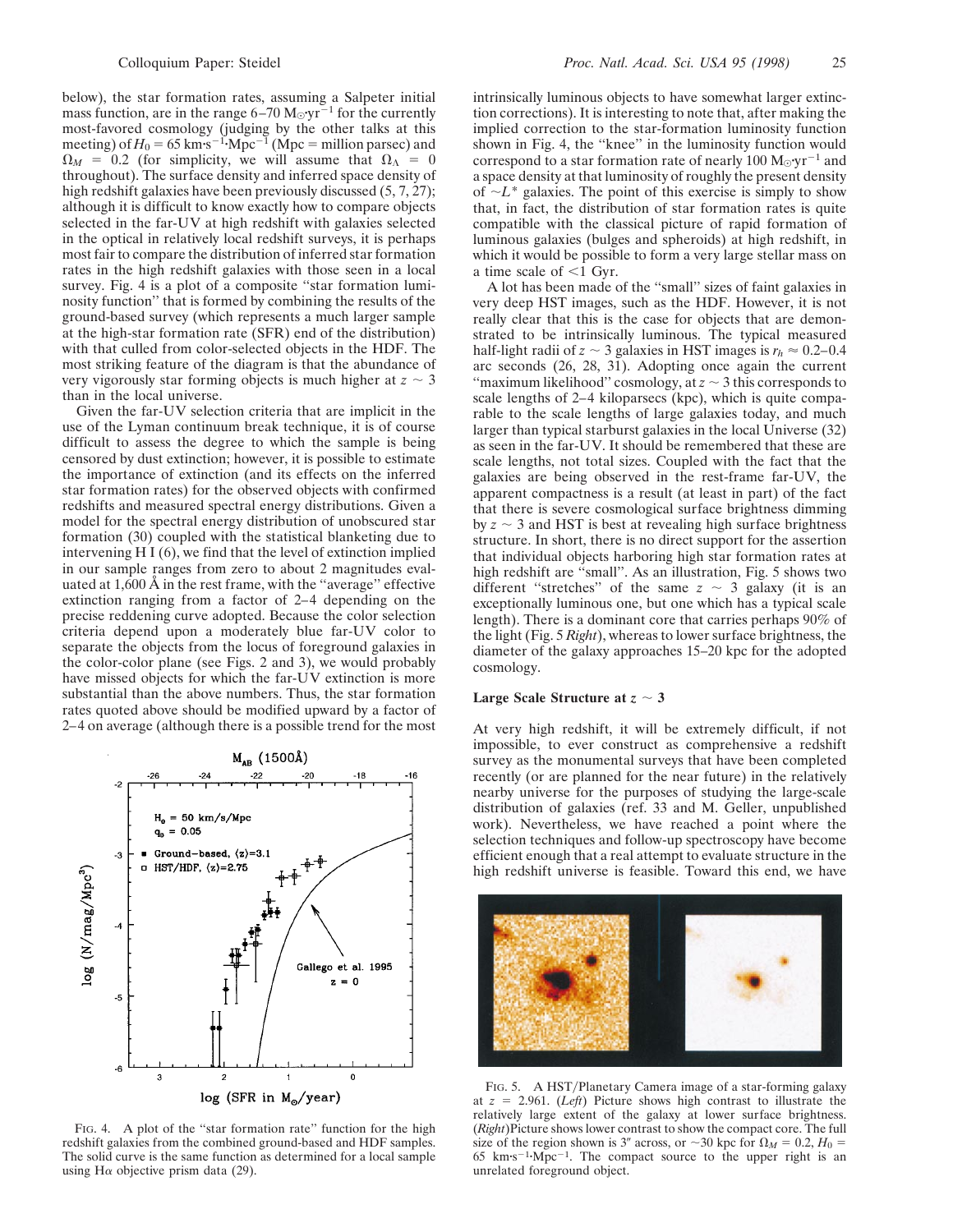begun to concentrate our spectroscopic efforts in relatively large  $(\sim 10$  by 20 arc minutes) regions on the sky, using the proven efficiency of the Lyman break color selection technique to isolate a particular volume along the line of sight which corresponds roughly to a Gaussian redshift distribution centered at  $z \sim 3.08$  with a characteristic  $\sigma(z) \approx 0.21$  Thus, the effective depth is  $\Delta z \sim 0.5$  centered at  $z = 3.1$ , or a comoving distance along the line of sight of  $\sim 750 h_{65}^{-1}$  Mpc ( $q_0 = 0.1$ ), which is roughly equivalent in depth to a redshift survey reaching to  $cz \sim 50,000$  km·s<sup>-1</sup> in the local universe. Of course, transverse to the line of sight the dimensions will be much smaller, on the order of 20 by 10 Mpc (comoving) for the same cosmology. One nice aspect of focusing on a particular redshift range at high redshift, aside from the high efficiency, is that a given angular scale at the telescope gains you a correspondingly larger transverse comoving scale (i.e, our survey areas are equivalent to fields of  $\sim 50$  by 25 arc minutes at  $z = 0.5$ ). Because predictions of various flavors of structure formation scenarios and cosmologies differ most markedly at the highest redshifts, it is hoped that significant constraints on models will result from a well-controlled survey at the highest (currently) practical redshifts; at the very least, there will be a lot of data!

We have only recently entered full ''production mode'' in this survey, but the first field in which we accumulated a significant number of redshifts over the full survey area has already yielded some interesting results. As shown in the Fig. 6, the redshift histogram from the SSA22 field has conspicuous "spikes," the most prominent of which, at  $z = 3.09$ , is highly significant statistically and has an apparent velocity ''dispersion" of  $\sigma(z) = 700 \text{ km} \cdot \text{s}^{-1}$ . A map of the field is also shown in Fig. 6, where the distribution of objects comprising the two most prominent features in the redshift histogram are indicated with circles and squares. Evidently, the  $z = 3.09$  structure is at least  $\sim$ 15 by 10 Mpc (comoving) on a side ( $\Omega_M = 0.2$ , *H*<sub>0</sub>  $= 65$ ). It is of course difficult to reach firm conclusions on the nature of such structures given relatively sparse statistics in a single field; however, preliminary indications, from both fluctuations in overall surface density of Lyman break candidates, and from other fields in which we are accumulating spectroscopic redshifts, are that these features are generic to the high redshift galaxy distribution, just as they seem to be at all other redshifts probed (35). If this is the case, then the large transverse scale of the structures suggests the presence of ''walls'' and voids, rather than overdensities that would become, for example, present day clusters of galaxies. We are in the process of converting our redshifts into a galaxy correlation function; even more straightforward is to use the photometrically selected galaxies and the known (relatively narrow) range of redshifts to calculate  $w(\theta)$ , the angular correlation function, for a much larger sample, which is also in the works. All of these results will be forthcoming as we catch up with the rather intensive data collection process. It is our hope to complete  $\sim$ 6 fields, each of approximately 200 square arc minutes, with  $\sim$ 100 redshifts within our sampled volume per field, within the next year.

#### **The HDF and the Global History of Star Formation**

The HDF (36) has provided a small, but incredibly deep, glimpse of what is out there at the faintest flux levels, as well as high quality morphologies and accurate colors for what would previously have been considered extremely faint galaxies. By design, the HDF data included a suite of filters that spanned nearly the full range of sensitivity of the chargecoupled device (CCD) detectors, and could be used, for example, to explore ''Lyman break'' galaxies to much fainter flux levels than is practical from the ground. Moreover, the F300W filter, whose passband extends well below what would be limited by the UV atmospheric cutoff from the ground, allows identification of Lyman break objects to significantly



FIG. 6. (*a*) The redshift histogram of the 69 color-selected and spectroscopically confirmed objects in the SSA22 field from a region  $\sim$ 9' by 18' on the plane of the sky. The dotted curve represents the overall selection function of the color selection method, normalized to the same number of galaxies as observed. (*b*) Maps of the sky in the SSA22 field. (*Left*) Shown are the positions of the objects that have been spectroscopically confirmed. (*Right*) Shown are all the positions of the photometrically selected candidates. Circled objects are objects within the "spike" at  $z = 3.09$ , whereas squares indicate objects in the secondary spike at  $z = 3.29$ . The objects indicated with stars are two newly discovered QSOs found with the same selection method.

smaller redshifts (down to  $z \sim 2$ ), thereby providing coarse redshifts in some of the redshift range that is the most difficult spectroscopically. The Lyman break galaxies in the HDF have already been exploited as spectroscopic targets with the Keck telescope (26, 27) when they have been brighter than  $I_{AB} \sim 25$ , and to extend the technique to much fainter flux limits photometrically (37, 38). We have continued to follow up the HDF region, with ground based images in the  $U_nG\mathcal{R}$  photometric system, to complement at shallower depth the searches for high redshift galaxies. Fig. 7 shows the current redshift histogram for spectroscopically confirmed Lyman break objects in the HDF region, which consists of a  $9'$  by  $9'$  field centered on the region imaged by HST. As can be seen, there are clear signs of the same kind of "wall/void" structure as seen in the SSA22 field above.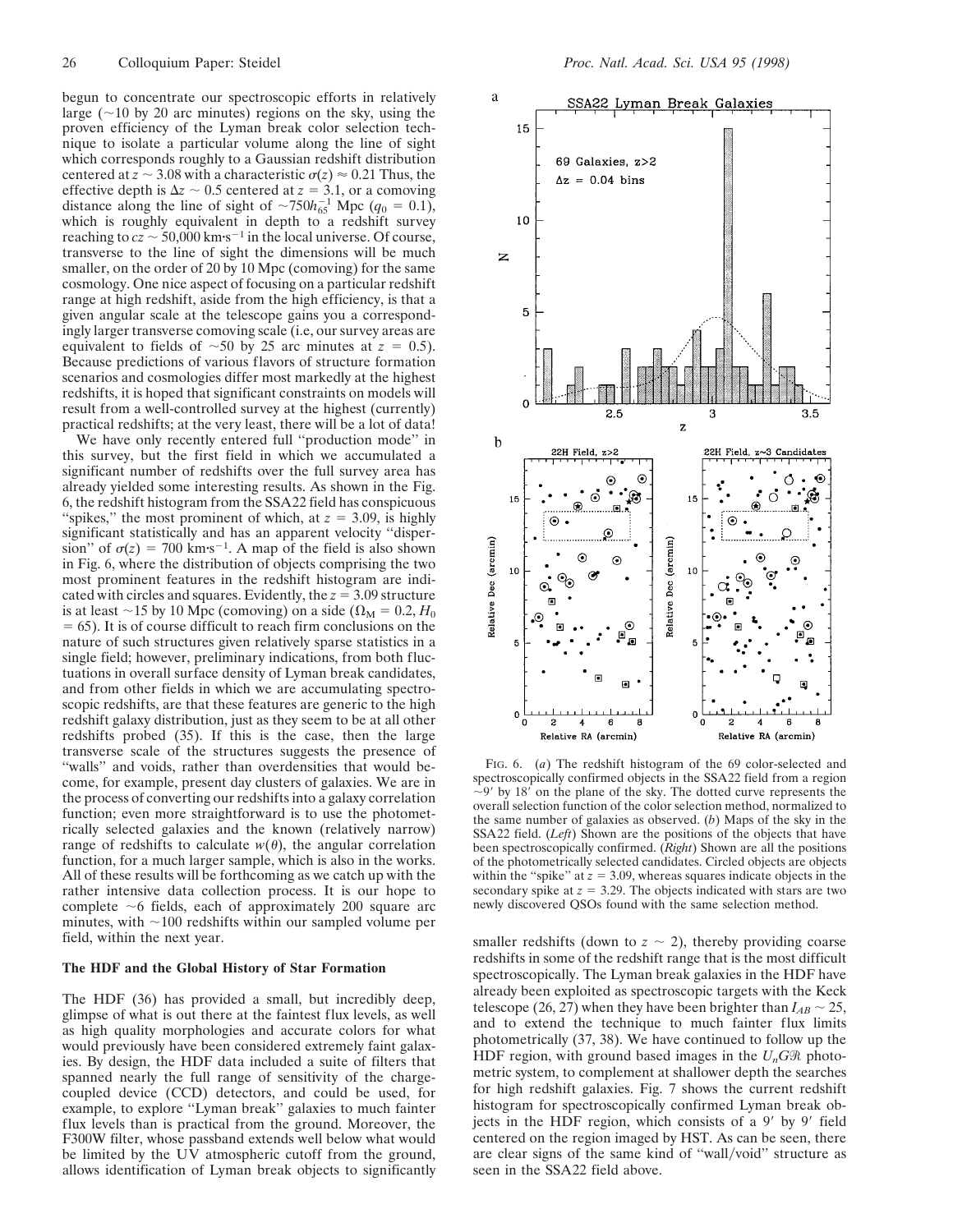

FIG. 7. The redshift histogram for  $z > 2$  galaxies in the HDF region. The light histogram includes all galaxies from a 9' square field centered on the HDF that were found using the ground-based color selection, whereas the darker histogram indicates objects selected in the central HDF using the HST filter system; the latter includes 11 redshifts presented in ref. 27. The dotted curve is the selection function for the ground-based color selection, normalized to the light histogram.

The depth of the HDF images and the wide color baseline has provided license for taking the Lyman break technique one step farther. It is possible to search for objects whose colors exhibit discontinuities in successively redder passbands, so that a crude census of the total star formation per unit volume vs. redshift may be obtained, assuming that the efficiency of the color technique remains as successful beyond  $z \sim 3$ . As pointed out by Madau *et al.* (37), the far-UV flux is a fairly direct means of measuring the massive star formation rate, and therefore is closely related to the rate at which metals are being produced; by assuming an initial mass function, the observations can be turned into a total star formation rate per unit volume as a function of cosmic epoch. To the high redshift points from the HDF, one splices on lower redshift UV luminosity density measurements from deep redshift surveys (39) and a local survey of global star formation (29). The result is a "cartoon" history of star formation in the universe (37, 40). There are a number of potential worries in taking this kind of curve too literally; first, the points at different redshifts have been obtained using quite different methods: H- $\alpha$  emission at  $z \sim$ 0, flux density near rest-frame 2,500 Å in the  $z = 0.3-1$  range, and flux density near rest-frame  $1,500 \text{ Å}$  in the  $z > 2$  regime. Extinction corrections, which have not been applied to any of the data sets, will be most severe for the high redshift points for a given amount of ''reddening.'' Cosmology will also clearly matter, because both luminosity and volume as a function of *z* are extremely sensitive to  $\Omega_M$  (and to a lesser degree  $\Omega_{\Lambda}$ ) at the higher redshifts. [It is worth pointing out, however, that the points at  $z > 2$  have been obtained in a consistent manner, so that unless the effects of dust are more important at  $z \ge 4$  than at  $z \sim 3$  (which seems unlikely), the rapid decline in the global massive star formation rate at  $z > 3$  is very unlikely to be spurious; nevertheless, it needs to be confirmed with a larger sample of objects.] For the purposes of illustration, I have taken the curve from ref. 40 and made adjustments that reflect (at all redshifts) the degree of reddening inferred to be present in the high redshift galaxy population, made small corrections that make the star formation rate (SFR) calculations more consistent between the  $z < 1$  and  $z > 2$  samples, and converted



FIG. 8. A schematic diagram showing the relative star formation as a function of the cosmic epoch, adapted and modified from ref. 40. The abscissa is the lookback time in units of the age of the universe  $\tau_{\text{Universe}}$ . The redshift for the center of each bin in given below each data point—the  $z = 0$  point is from ref. 29, the  $z = 0.5{\text -}0.9$  points are from ref. 39, and the high redshift points are from Lyman break galaxies in the HDF (40). The dotted curve is a spline fit to the data points.

the redshift axis into a ''lookback time'' to emphasize how rapid the onset of luminous star forming galaxies really is (Fig. 8). The resulting curve, if taken literally (clearly dangerous), implies that  $\sim$ 75% of the total star formation (or, more precisely, the massive star formation or metal production) occurred prior to  $z \sim 1$ , and that  $\sim 60-70\%$  occurred in the redshift range  $z \sim 1-3.5$ .

Again, it cannot really be claimed that a measurement has been made here, but the important point is that, apparently, the entire redshift range over which most of the ''galaxy formation activity'' took place is now observationally accessible. What is really encouraging is that the qualitative behavior of the ''star formation luminosity density'' with epoch mimics the behavior of the space density of luminous QSOs (23), and is consistent with the timescales seen for the chemical enrichment in QSO absorption line systems (1, 34, 41–44). The upshot is that, if one were asked to pinpoint the ''Epoch of Galaxy Formation,'' one could arguably say that it is now seen directly, in the redshift range  $3.5 \ge z \ge 1$ , and that the "onset" of massive galaxy formation appears to be in the range  $z \sim 3.5-4$ .

#### **Concluding Remarks**

It is likely that the last ''Big Problem'' to be solved in cosmology will be galaxy formation; that is, it is one thing to understand precisely the power spectrum of density fluctuations at decoupling and to have measured an accurate value of  $H_0$  and  $\Omega_M$  (and possibly  $\Omega_{\Lambda}$ ), but it will be far more complicated to understand how those fluctuations actually turn into galaxies and structures on larger scales. There is a great deal of theoretical work at the moment to actually model the process of galaxy and structure formation, and there is reason to hope that the wealth of new data on the early evolution of the universe of galaxies will allow these models to be constrained. It is very helpful that many of these models now include, at some level, hydrodynamics of gas and star formation in addition to gravity; after all, this is what the observations tell us about most directly. Observers can go a long way toward meeting the theorists half-way by improving measurements of mass. Both are (or will be) very challenging.

Despite the fact that finding and observing very high redshift galaxies is now becoming relatively routine, we still have the